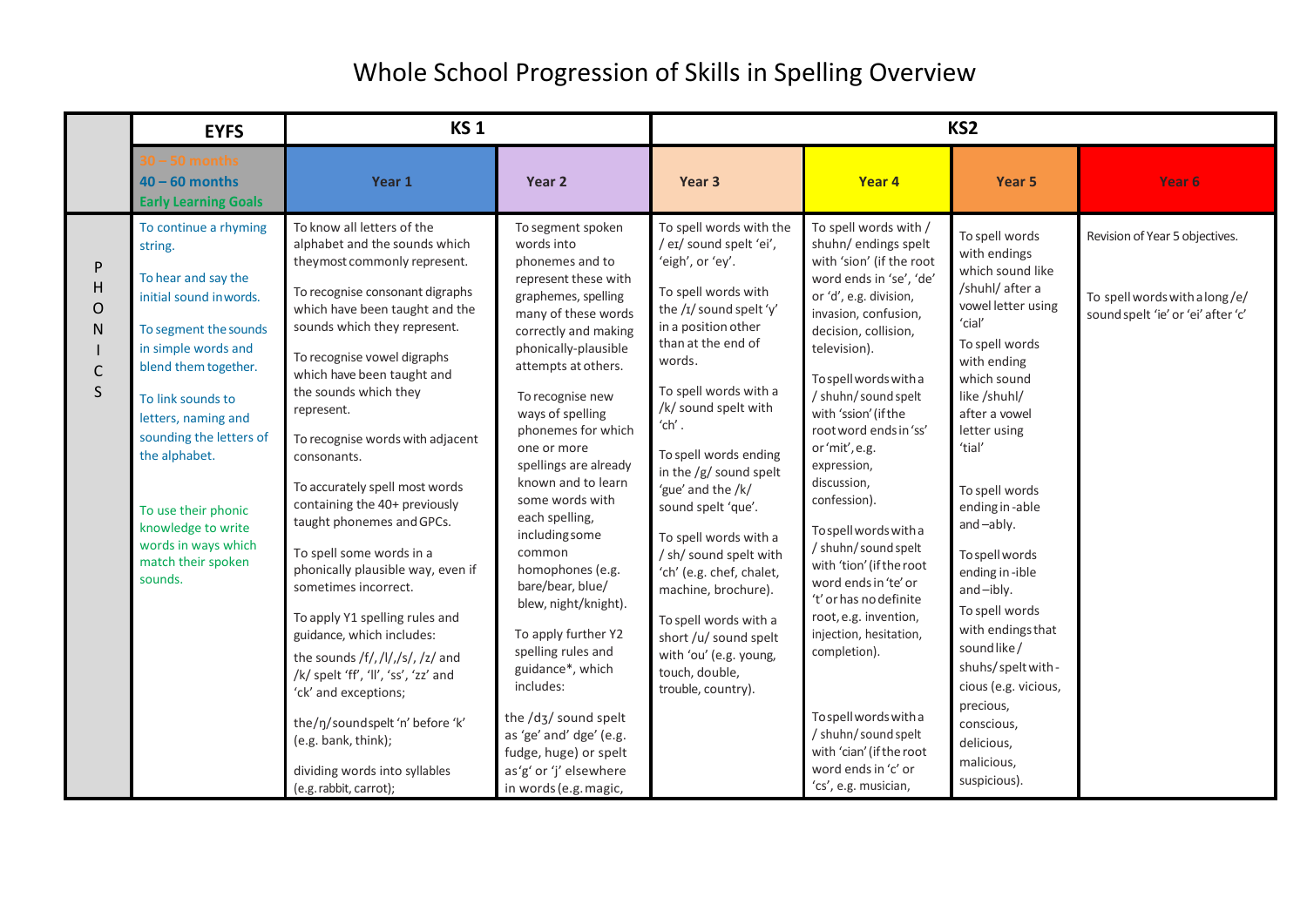|                                                                                             |                                                                                                                                                                                                                                                                                                                                                                 | adjust);                                                                                                                                                                                                                                                                           |                                                                                                                                                                                                                | electrician.                                                                                      |                                                                                                                                                                                                       |  |
|---------------------------------------------------------------------------------------------|-----------------------------------------------------------------------------------------------------------------------------------------------------------------------------------------------------------------------------------------------------------------------------------------------------------------------------------------------------------------|------------------------------------------------------------------------------------------------------------------------------------------------------------------------------------------------------------------------------------------------------------------------------------|----------------------------------------------------------------------------------------------------------------------------------------------------------------------------------------------------------------|---------------------------------------------------------------------------------------------------|-------------------------------------------------------------------------------------------------------------------------------------------------------------------------------------------------------|--|
|                                                                                             | the /tʃ/ sound is usually spelt as<br>'tch' and exceptions;                                                                                                                                                                                                                                                                                                     | the /n/ sound spelt 'kn'<br>and 'gn' (e.g. knock,<br>gnaw);                                                                                                                                                                                                                        | To spell words<br>ending with the<br>/zher/ sound.                                                                                                                                                             | To spell words with<br>the /s/soundspelt<br>with'sc' (e.g. sound                                  | To spell words<br>with endings that<br>soundlike/<br>shuhs/speltwith-                                                                                                                                 |  |
|                                                                                             | the/v/soundatthe endofwords<br>where the letter 'e' usually needs<br>to be added (e.g. have, live);<br>adding -s and -es to words<br>(plural of nouns and the third<br>person singular of verbs);<br>adding theendings ing, -ed and -<br>er to verbs where no change is<br>needed to the root wood (e.g.<br>buzzer, jumping);<br>adding-erand-est to adjectives | the/r/soundspelt<br>'wr' (e.g. write,<br>written);<br>the/I/or/al/sound<br>spelt-le(e.g.little,<br>middle)orspelt-el<br>(e.g. camel, tunnel) or<br>spelt-al (e.g. metal,<br>hospital) or spelt-il<br>(e.g. fossil, nostril);<br>the/aɪ/ sound spelt $-y$<br>(e.g. cry, fly, July); | spelt with 'sure' (e.g.<br>measure, treasure,<br>pleasure, enclosure).<br>To spell words ending<br>with the /cher/ sound<br>spelt with 'ture' (e.g.<br>creature, furniture,<br>picture, nature,<br>adventure). | spelt with 'sc' (e.g.<br>science, scene,<br>crescent).                                            | tious or-ious (e.g.<br>ambitious,<br>cautious,<br>fictitious,<br>infectious,<br>nutritious).<br>To spell words<br>with 'silent' letters<br>(e.g. doubt, island,<br>lamb, solemn,<br>thistle, knight). |  |
|                                                                                             | where nochange is needed to the<br>root word (e.g. fresher, grandest);<br>spelling words with the vowel<br>digraphs and trigraphs:                                                                                                                                                                                                                              | adding-estonouns<br>and verbs ending in<br>$-y$ where the 'y' is<br>changed to 'i' before the<br>-es (e.g. flies, tries,                                                                                                                                                           |                                                                                                                                                                                                                |                                                                                                   | To spell words<br>containing the<br>letter string 'ough'                                                                                                                                              |  |
|                                                                                             | 'ai' and 'oi'                                                                                                                                                                                                                                                                                                                                                   | carries);                                                                                                                                                                                                                                                                          |                                                                                                                                                                                                                |                                                                                                   | (e.g. ought,                                                                                                                                                                                          |  |
| 'oy' and 'ay'<br>a-e, e-e, i-e, o-e and u-e<br>'ar' ,'ee','ea','ea',<br>'er' stressed sound | adding-ed,-ing,-er<br>and -est to a root<br>word ending in $-y$ (e.g.<br>skiing, replied) and<br>exceptions to the rules;                                                                                                                                                                                                                                       |                                                                                                                                                                                                                                                                                    |                                                                                                                                                                                                                | bought, thought,<br>nought, rough,<br>tough, though,<br>although, dough,<br>through,<br>thorough, |                                                                                                                                                                                                       |  |
|                                                                                             | 'er' unstressedschwa sound<br>'ir'                                                                                                                                                                                                                                                                                                                              | adding theendings<br>-ing, -ed, -er, -est and<br>-y to words ending in<br>-e with a consonant                                                                                                                                                                                      |                                                                                                                                                                                                                |                                                                                                   | borough, plough,<br>bough).                                                                                                                                                                           |  |
|                                                                                             | 'ur'                                                                                                                                                                                                                                                                                                                                                            | before;                                                                                                                                                                                                                                                                            |                                                                                                                                                                                                                |                                                                                                   |                                                                                                                                                                                                       |  |
|                                                                                             | 'oo'<br>'oo'                                                                                                                                                                                                                                                                                                                                                    | adding-ing,-ed,-er,-<br>est and -y to words of                                                                                                                                                                                                                                     |                                                                                                                                                                                                                |                                                                                                   |                                                                                                                                                                                                       |  |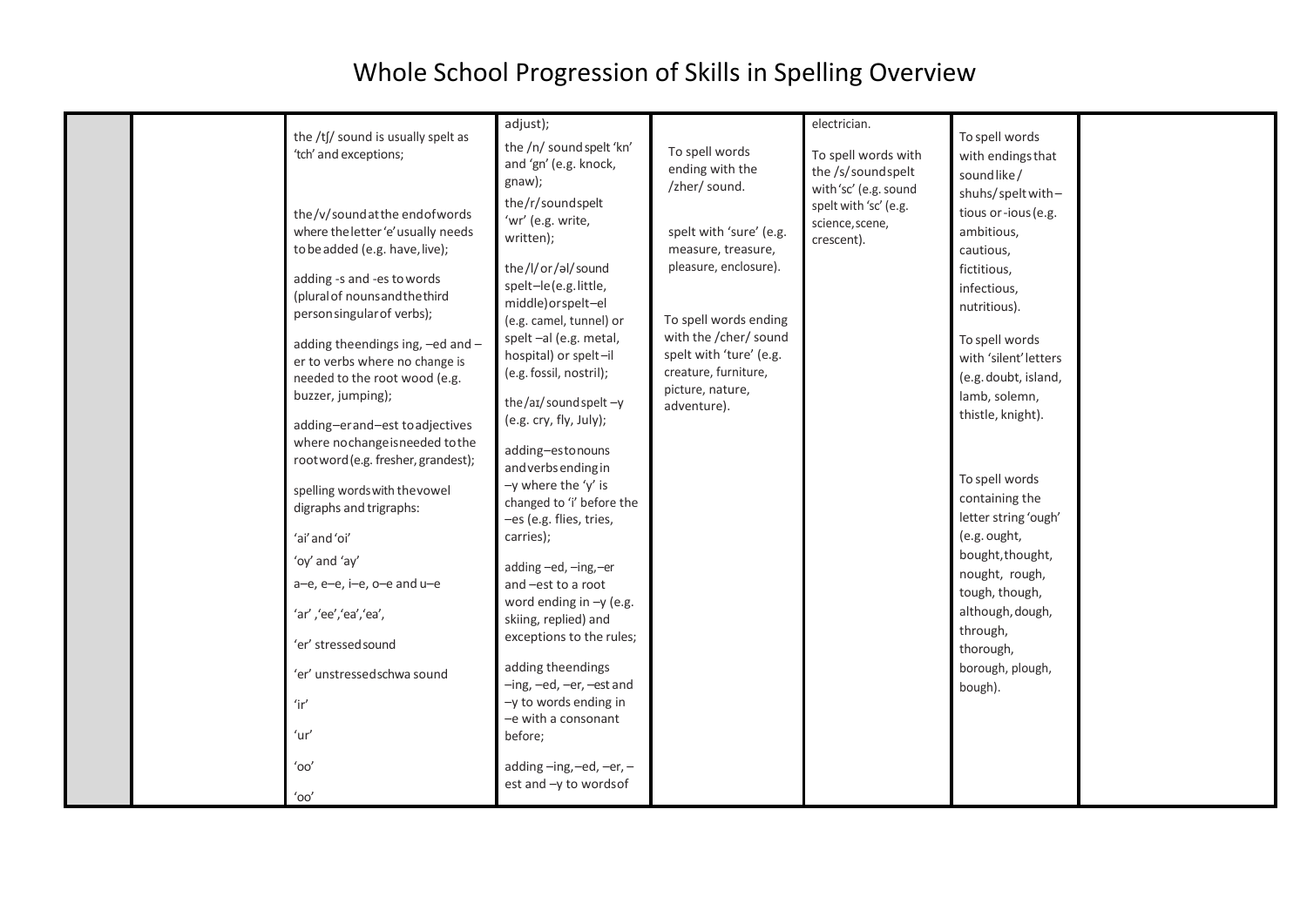|  |                                   | onesyllable ending in a       |  |  |
|--|-----------------------------------|-------------------------------|--|--|
|  | 'oa'                              | single consonant letter       |  |  |
|  |                                   |                               |  |  |
|  | $'$ oe'                           | after asingle vowel           |  |  |
|  |                                   | letter (including             |  |  |
|  |                                   | exceptions);                  |  |  |
|  | $'$ ou'                           |                               |  |  |
|  |                                   | the /ɔː/ sound (or)           |  |  |
|  | $'ow'$                            |                               |  |  |
|  |                                   | spelt 'a' before 'l' and 'll' |  |  |
|  | 'ow' (e.g. own, show);            | (e.g. ball, always);          |  |  |
|  |                                   |                               |  |  |
|  | $'$ ue'                           | the/^/sound spelt 'o'         |  |  |
|  |                                   |                               |  |  |
|  |                                   | (e.g. other, mother,          |  |  |
|  | 'ew'                              | brother);                     |  |  |
|  | 'ie'                              |                               |  |  |
|  |                                   | the /i:/ sound spelt          |  |  |
|  |                                   | -ey:thepluralforms of         |  |  |
|  | 'ie'                              |                               |  |  |
|  |                                   | these words are made          |  |  |
|  | 'igh'                             | bytheaddition of -s           |  |  |
|  |                                   | (e.g. donkeys,                |  |  |
|  | 'or'                              | monkeys);                     |  |  |
|  |                                   |                               |  |  |
|  | 'ore'                             |                               |  |  |
|  |                                   | the/p/sound spelt 'a'         |  |  |
|  | 'aw'                              | after 'w' and 'qu' (e.g.      |  |  |
|  |                                   | want, quantity);              |  |  |
|  |                                   |                               |  |  |
|  | 'au'                              | the/3:/soundspelt             |  |  |
|  |                                   |                               |  |  |
|  | $'$ air $'$                       | 'or' after 'w' (e.g.          |  |  |
|  |                                   | word, work, worm);            |  |  |
|  | 'ear'                             |                               |  |  |
|  |                                   | the /ɔː/ sound spelt          |  |  |
|  | 'ear'                             | 'ar' after 'w' (e.g.          |  |  |
|  |                                   |                               |  |  |
|  |                                   | warm, towards);               |  |  |
|  | 'are'                             |                               |  |  |
|  |                                   | the/3/sound spelt 's'         |  |  |
|  | Spelling words ending with-y      | e.g. television, usual).      |  |  |
|  | (e.g. funny, party, family);      |                               |  |  |
|  |                                   |                               |  |  |
|  | spelling new consonants 'ph'      |                               |  |  |
|  |                                   |                               |  |  |
|  | and 'wh'                          |                               |  |  |
|  |                                   |                               |  |  |
|  | using 'k' for the /k/ sound (e.g. |                               |  |  |
|  | sketch, kit, skin).               |                               |  |  |
|  |                                   |                               |  |  |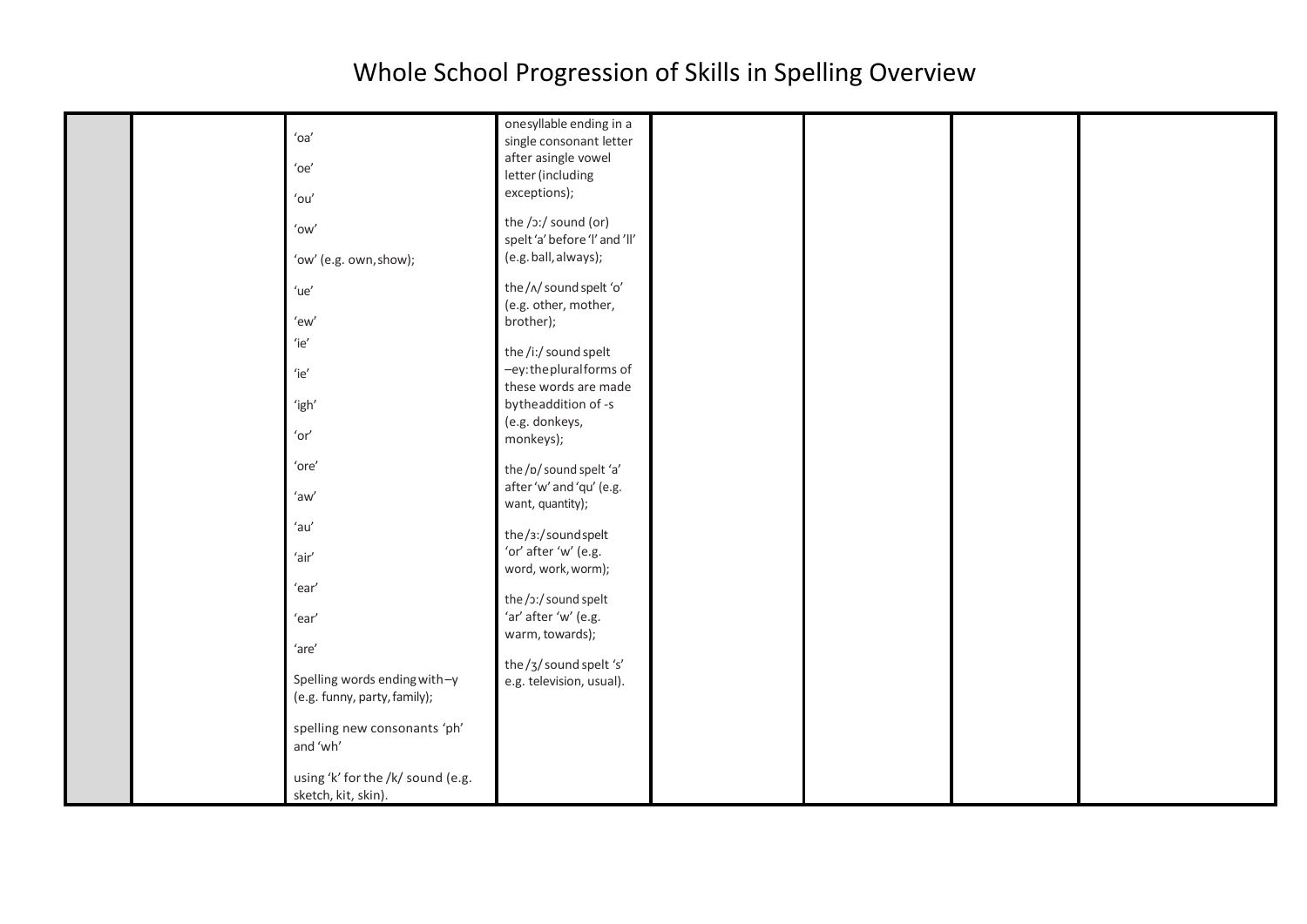| <b>Common<br/>Exception<br/>Words</b> | To write some irregular<br>common words. | TospellallY1common exception<br>words correctly.<br>Tospell days of the week<br>correctly.                                                                                                                                                                                | To spell most Y1 and<br>Y2 common exception<br>words* correctly.<br>*See separate<br>document.                       | To spell many of the<br>Y3 and Y4 statutory<br>spelling words*<br>correctly.<br>*See separate<br>document.                                                                                                                                                                                                                                                                                                                                                                                                                                                                                                                                                        | To spell all of the Y3<br>and Y4 statutory<br>spelling words<br>correctly.                                                                                                                                                                                                                                                                                                                                                                               | Tospellmany<br>of the Y5 and Y6<br>statutory<br>spelling words<br>correctly.                                                                                                                                                                                                                                                                                                                                                                                                         | To spell all of the Y5 and Y6<br>statutory spelling words*<br>correctly.<br>*See separate document.                                                                                                                                                                                                      |
|---------------------------------------|------------------------------------------|---------------------------------------------------------------------------------------------------------------------------------------------------------------------------------------------------------------------------------------------------------------------------|----------------------------------------------------------------------------------------------------------------------|-------------------------------------------------------------------------------------------------------------------------------------------------------------------------------------------------------------------------------------------------------------------------------------------------------------------------------------------------------------------------------------------------------------------------------------------------------------------------------------------------------------------------------------------------------------------------------------------------------------------------------------------------------------------|----------------------------------------------------------------------------------------------------------------------------------------------------------------------------------------------------------------------------------------------------------------------------------------------------------------------------------------------------------------------------------------------------------------------------------------------------------|--------------------------------------------------------------------------------------------------------------------------------------------------------------------------------------------------------------------------------------------------------------------------------------------------------------------------------------------------------------------------------------------------------------------------------------------------------------------------------------|----------------------------------------------------------------------------------------------------------------------------------------------------------------------------------------------------------------------------------------------------------------------------------------------------------|
| <b>Prefixes and</b><br>Suffixes       |                                          | To use-sand-esto form regular<br>plurals correctly.<br>To use the prefix 'un-' accurately.<br>To successfully add the suffixes -<br>ing, -ed, -er and -est to root<br>words where no change is<br>needed in the spelling of the<br>root words (e.g. helped,<br>quickest). | To add suffixes to spell<br>most words correctly in<br>their writing, e.g. -<br>ment, -ness, -ful, -less,<br>$-$ ly. | To spell most words<br>with the prefixes dis-,<br>mis-, bi-, re- and de-<br>correctly.<br>To spell most words<br>with the suffix -ly<br>with no change to the<br>root word; root<br>words that end in<br>'le','al' or 'ic' and the<br>exceptions to the<br>rules.<br>To spell words with<br>added suffixes<br>beginning with a<br>vowel (-er/-ed/- ing)<br>to words with<br>more than one<br>syllable (unstressed<br>last syllable, e.g.<br>limiting, offering).<br>To spell words with<br>added suffixes<br>beginning with a<br>vowel (-er/-ed/- en/-<br>ing) to words with<br>morethanone<br>syllable (stressed last<br>syllable, e.g.<br>forgotten beginning). | Tocorrectlyspellmost<br>wordswiththe<br>prefixes in-, il-, im-, ir-,<br>sub-, super-, anti-,<br>auto-, inter-, ex- and<br>non-<br>To form nouns with<br>the suffix-ation (e.g.<br>information,<br>adoration, sensation).<br>To spell words with<br>the suffix -ous with<br>no change to root<br>words, no definitive<br>root word, words<br>endingin'y', 'our' or<br>'e' and the<br>exceptions to the<br>rule (e.g. joyous,<br>fabulous,<br>mysterious). | To convert nouns<br>or adjectives<br>into verbs using<br>the suffix -ate<br>(e.g. activate,<br>motivate).<br>To convert nouns<br>or adjectives into<br>verbs using the<br>suffix -ise (e.g.<br>criticise,<br>advertise,<br>capitalise).<br>To convert nouns<br>or adjectives into<br>verbs using the<br>suffix-ify (e.g.<br>signify, falsify,<br>glorify).<br>To convert<br>nouns or<br>adjectives into<br>verbs using the<br>suffix -en (e.g.<br>blacken,<br>brighten,<br>flatten). | To use their knowledge of<br>adjectives ending in -ant to<br>spell nouns ending in ance/-<br>ancy.<br>To use their knowledge of<br>adjectives ending in -ent to<br>spell nouns endingin-ence/-<br>ency.<br>To spell words by adding<br>suffixes beginning with vowel<br>letters to words ending in -fer. |